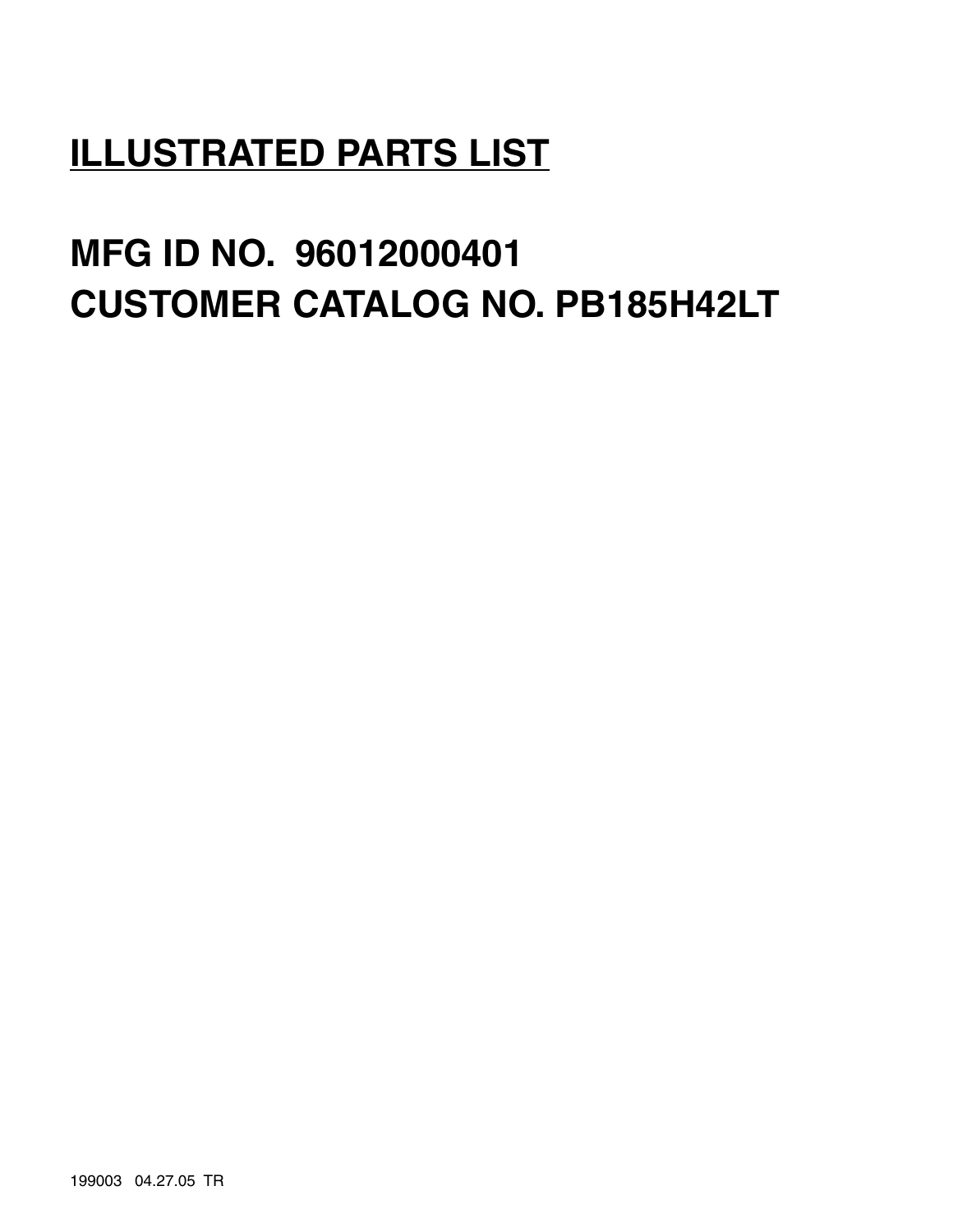### **DECALS**



**NOTE:** All component dimensions given in U.S. inches 1 inch =  $25.4 \, \text{mm}$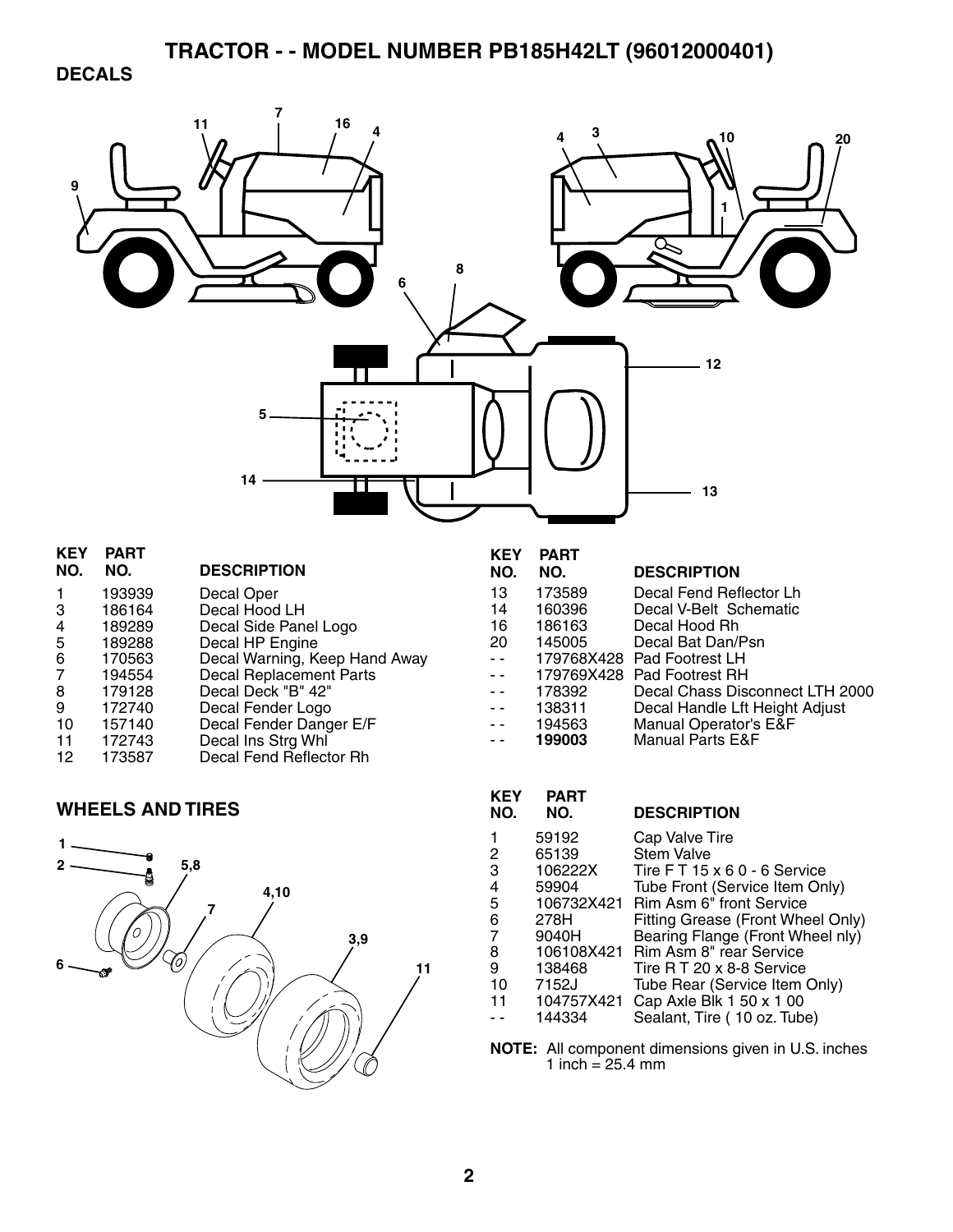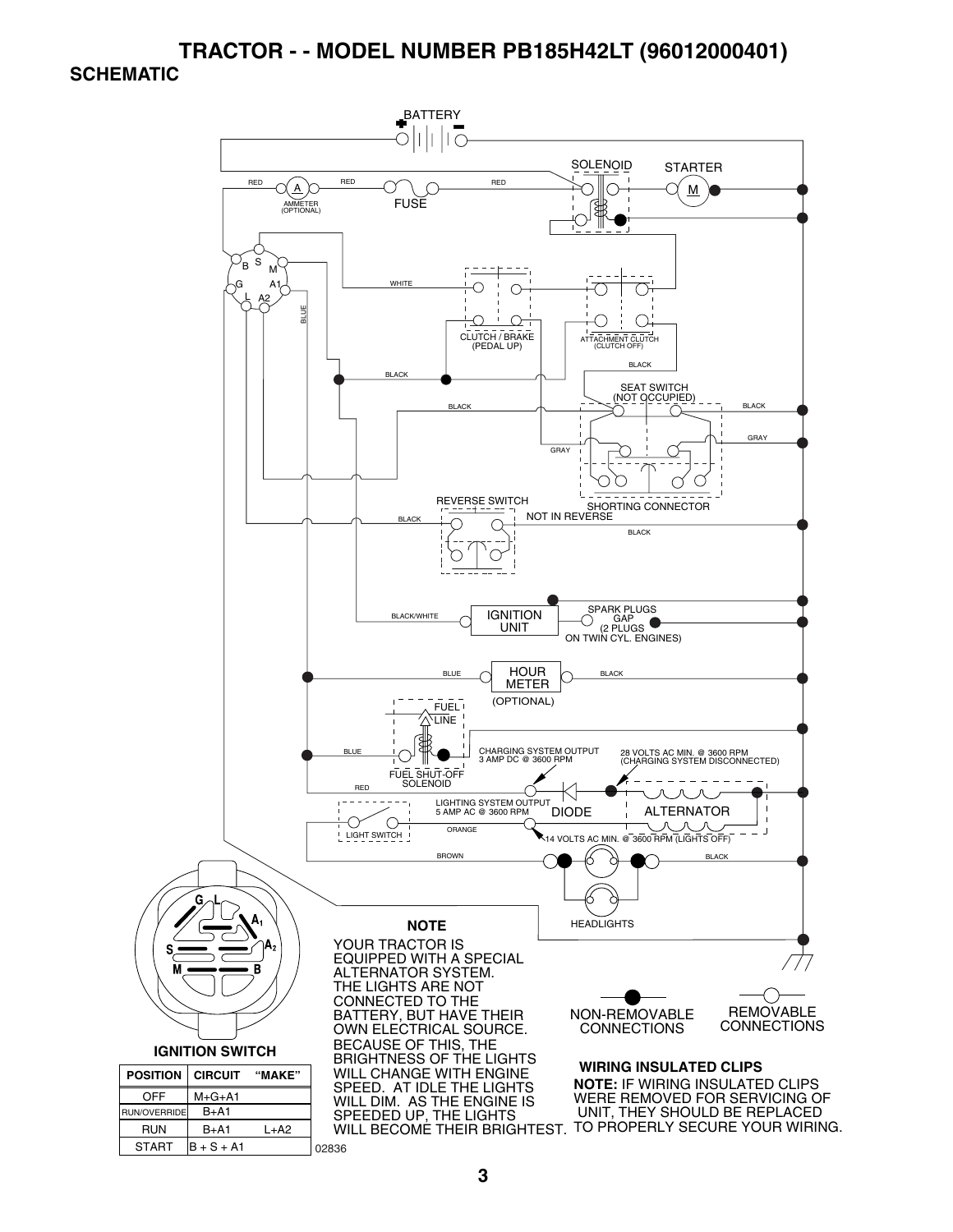**TRACTOR - - MODEL NUMBER PB185H42LT (96012000401) ELECTRICAL** 

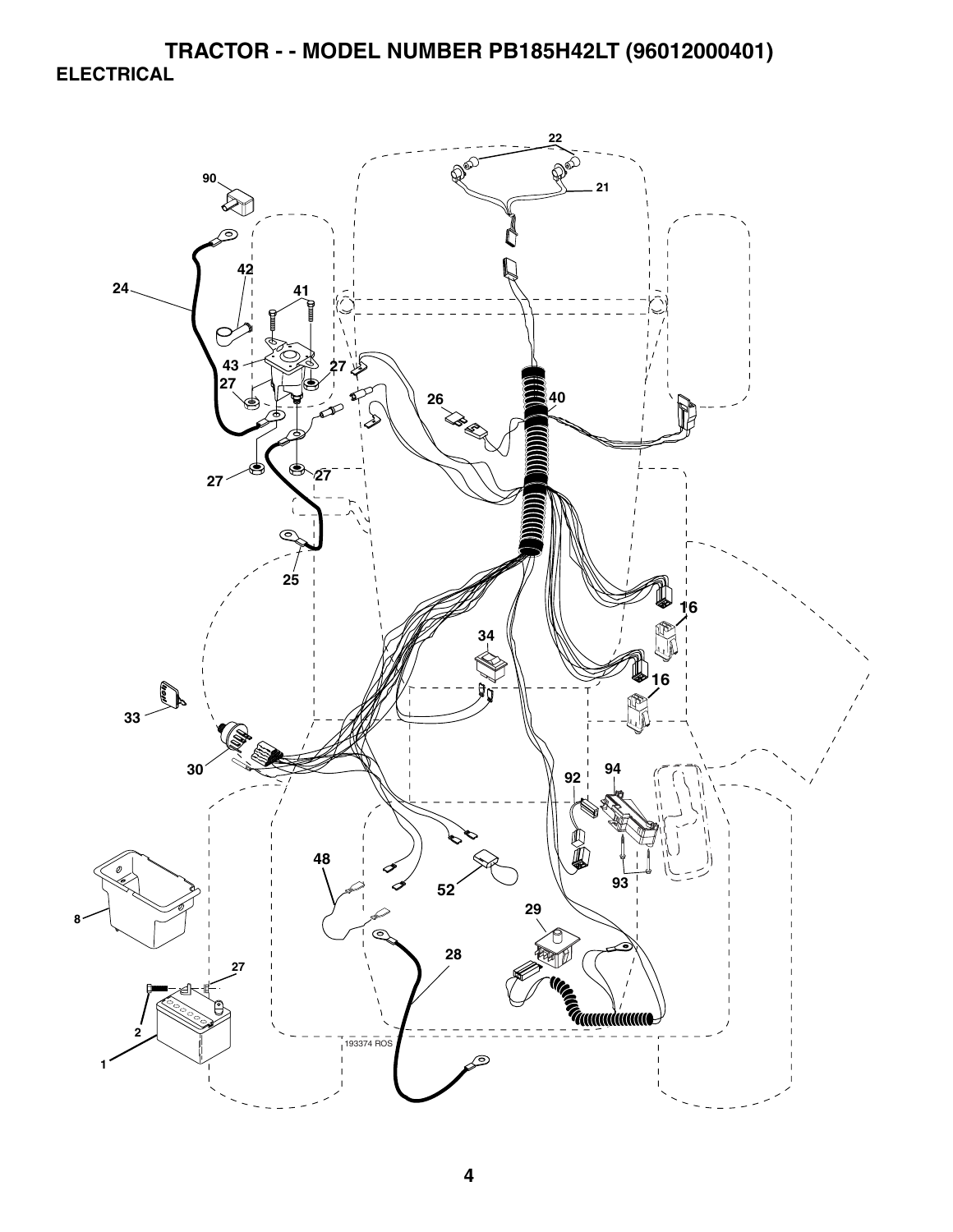## **TRACTOR - - MODEL NUMBER PB185H42LT (96012000401) ELECTRICAL**

| <b>KEY</b> | <b>PART</b> |                                       |
|------------|-------------|---------------------------------------|
| NO.        | NO.         | <b>DESCRIPTION</b>                    |
| 1          | 163465      | Battery                               |
| 2          | 74760412    | Bolt Hex Hd 1/4-20 unc x 3/4          |
| 8          | 176689      | <b>Box Battery</b>                    |
| 16         | 176138      | Switch Interlock                      |
|            | 21 183759   | Harness Socket Light                  |
|            | 22 4152J    | Bulb, Light # 1156                    |
|            | 24 4799J    | <b>Cable Battery</b>                  |
|            | 25 146147   | Cable Battery 6 Ga. Red w/16 wire 44" |
|            | 26 175158   | Fuse                                  |
|            | 27 73510400 | Nut Keps Hex 1/4-20 unc               |
|            | 28 4207J    | Cable Ground 12" Blk 6 Ga.            |
|            | 29 192749   | <b>Switch Seat</b>                    |
|            | 30 193350   | Switch Ign                            |
|            | 33 140401   | Key Ign Molded Generic                |
|            | 34 110712X  | Switch Light/Reset                    |
|            | 40 193374   | Harness Ign                           |
|            | 41 71110408 | Bolt Fin Hex 1/4-20 unc x 1/2         |
| 42         | 131563      | <b>Cover Terminal Red</b>             |
| 43 —       | 178861      | Solenoid                              |
|            | 48 140844   | Adapter Ammeter                       |
| 52         | 141940      | Protection Loop                       |
|            | 90 180449   | Cover Terminal                        |
|            | 92 193465   | Harness Pigtail Reverse Switch        |
| 93 —       | 192540      | Screw Plastite 10-14 x 2.0            |
| 94         | 191834      | Module Reverse ROS                    |

**NOTE:** All component dimensions given in U.S. inches 1 inch  $= 25.4$  mm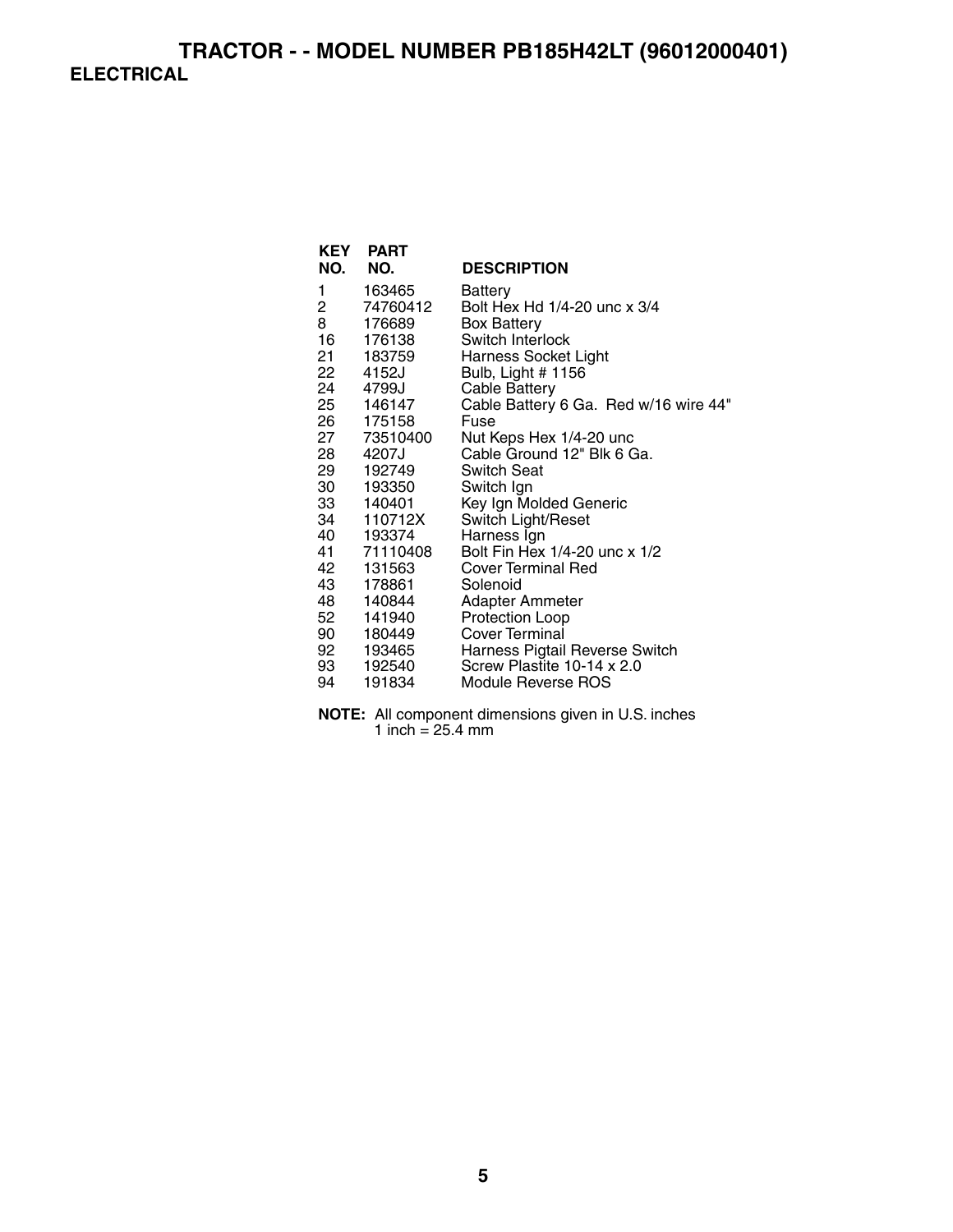**CHASSIS** 

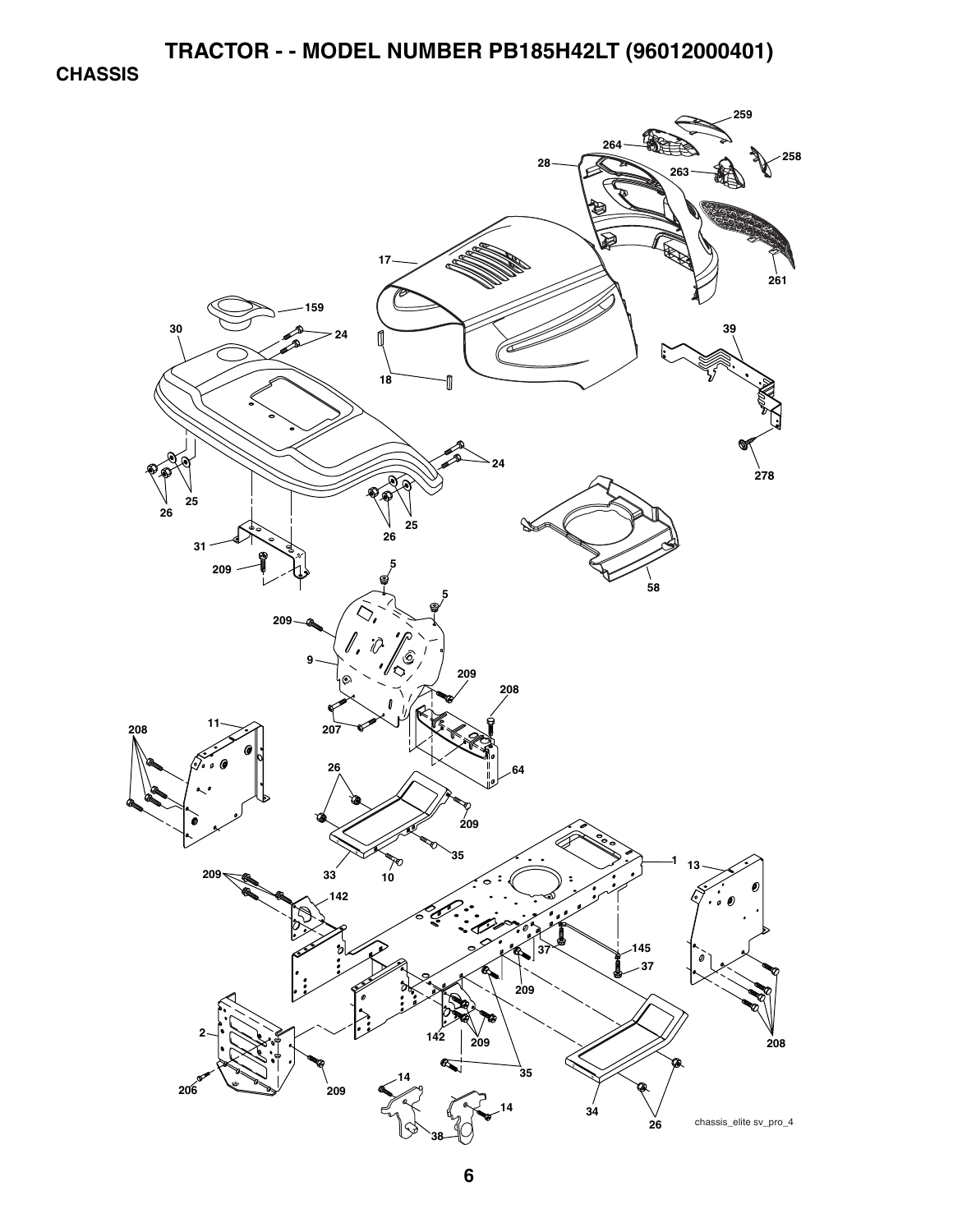**CHASSIS** 

| <b>KEY</b><br>NO. | <b>PART</b><br>NO.               | <b>DESCRIPTION</b>                                      |
|-------------------|----------------------------------|---------------------------------------------------------|
| 1                 | 174619                           | Chassis                                                 |
| 2                 | 176554                           | Drawbar                                                 |
| 5                 | 155272                           | <b>Bumper Hood/Dash</b>                                 |
| 9                 | 193510X010 Dash P/L              |                                                         |
| 10                | 72140608                         | Bolt Carriage 3/8-16 x 1                                |
| 11                | 174996                           | Panel Dash Lh                                           |
| 13                |                                  | 179174X010 Panel Dash Rh                                |
| 14                | 17490608                         | Screw Thdrol 3/8-16 x 1/2                               |
| 17                | 183393X428 Hood                  |                                                         |
| 18                | 184921                           | <b>Bumper Hood</b>                                      |
| 24                | 74780616<br><sup>1</sup> 9131312 | Bolt Fin Hex 3/8-16 unc x 1 Gr. 5                       |
| 25                | 19131312                         | Washer 13/32 x 13/16 x 12 Ga.                           |
| 26                | 73800600                         | Nut Lock Hex W/Ins 3/8-16 unc                           |
| 28                | 183828                           | Grille/Lens Asm (Includes Nos. 258, 259, 261, 263, 264) |
| 30                | 192528X428 Fender                |                                                         |
| 31                | 136619                           | <b>Bracket Fender</b>                                   |
| 33                | 179716X428 Footrest LH           |                                                         |
| 34                | 179717X428 Footrest RH           |                                                         |
| 35                | 72110606                         | Bolt RDHD SHT SQNK 3/8-16 x 3/4                         |
| 37                | 17490508                         | Screw Thdrol 6/16-18 x 1/2 TYT                          |
| 38                | 175710                           | <b>Bracket Asm Pivot Mower Rear</b>                     |
| 39                | 174714                           | <b>Bracket Pivot</b>                                    |
| 58<br>64          | 184322<br>154798                 | Duct Air<br>Dash Lower STLT                             |
| 142               | 175702                           | <b>Plate Reinforcement STLT</b>                         |
| 145               | 156524                           | Rod Pivot Chassis/Hood                                  |
| 159               | 169473X428 Cupholder             |                                                         |
| 206               | 170165                           | Bolt Shoulder 5/16-18                                   |
| 207               | 17670508                         | Screw Thdrol 5/16-18 x 1/2                              |
| 208               | 17670608                         | Screw Thdrol 3/8-16 x 1/2                               |
| 209               | 17000612                         | Screw Hexwsh Thdr 3/8-16 x 3/4                          |
| 258               |                                  | 183835X599 Lens Grille Pro RH                           |
| 259               |                                  | 183834X599 Lens Grille Pro LH                           |
| 261               | 183829X428 Insert Grille         |                                                         |
| 263               | 183833                           | <b>Bezel Grille RH</b>                                  |
| 264               | 183832                           | <b>Bezel Grille LH</b>                                  |
| 278               | 191611                           | Screw 10 x 3/4 Single Lead Hex                          |
| - -               | 5479J                            | Plug BTN BIK                                            |
| - -               | 187801                           | <b>Plug Dome Plastic</b>                                |
|                   |                                  |                                                         |

**NOTE:** All component dimensions given in U.S. inches 1 inch = 25.4 mm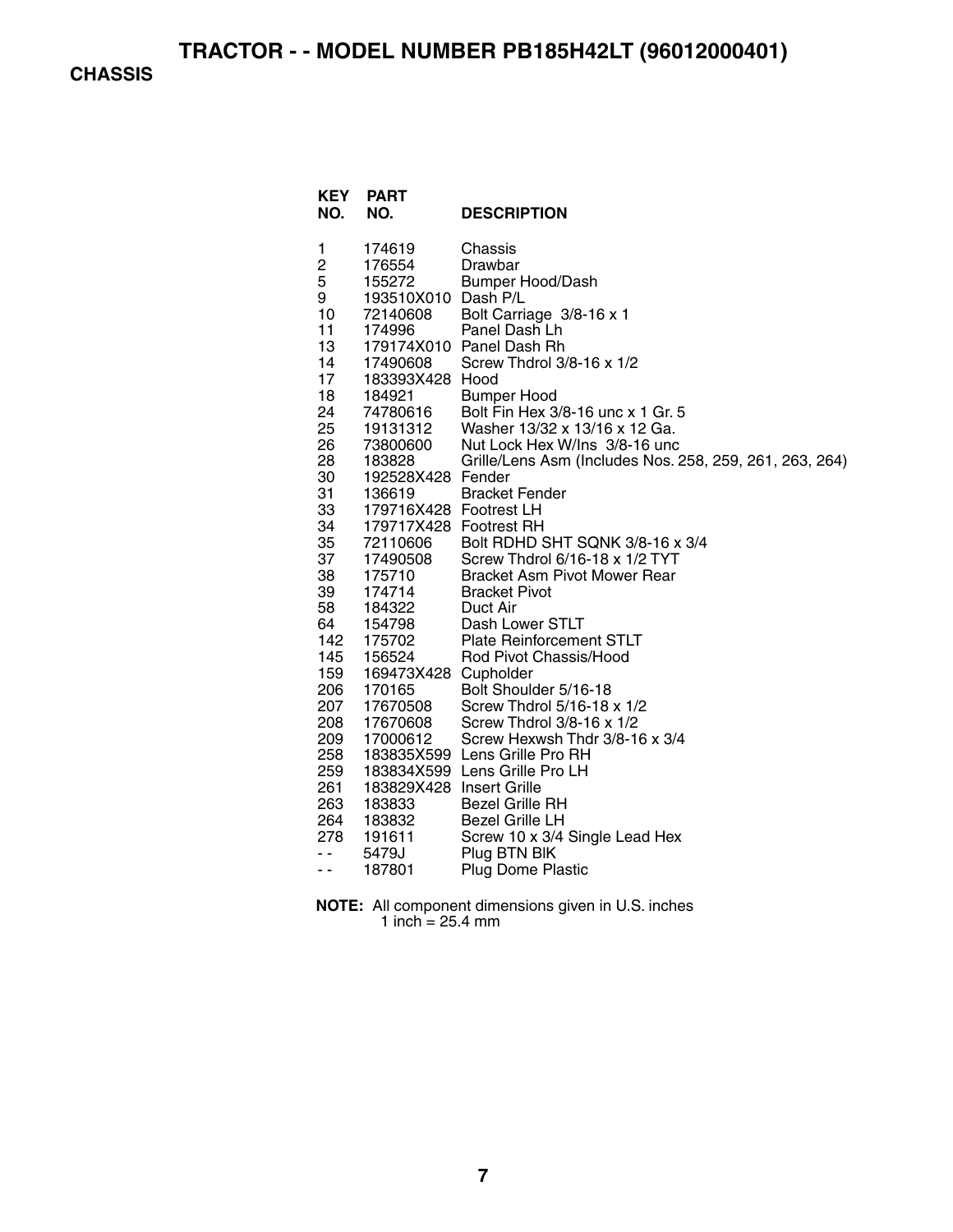**DRIVE** 

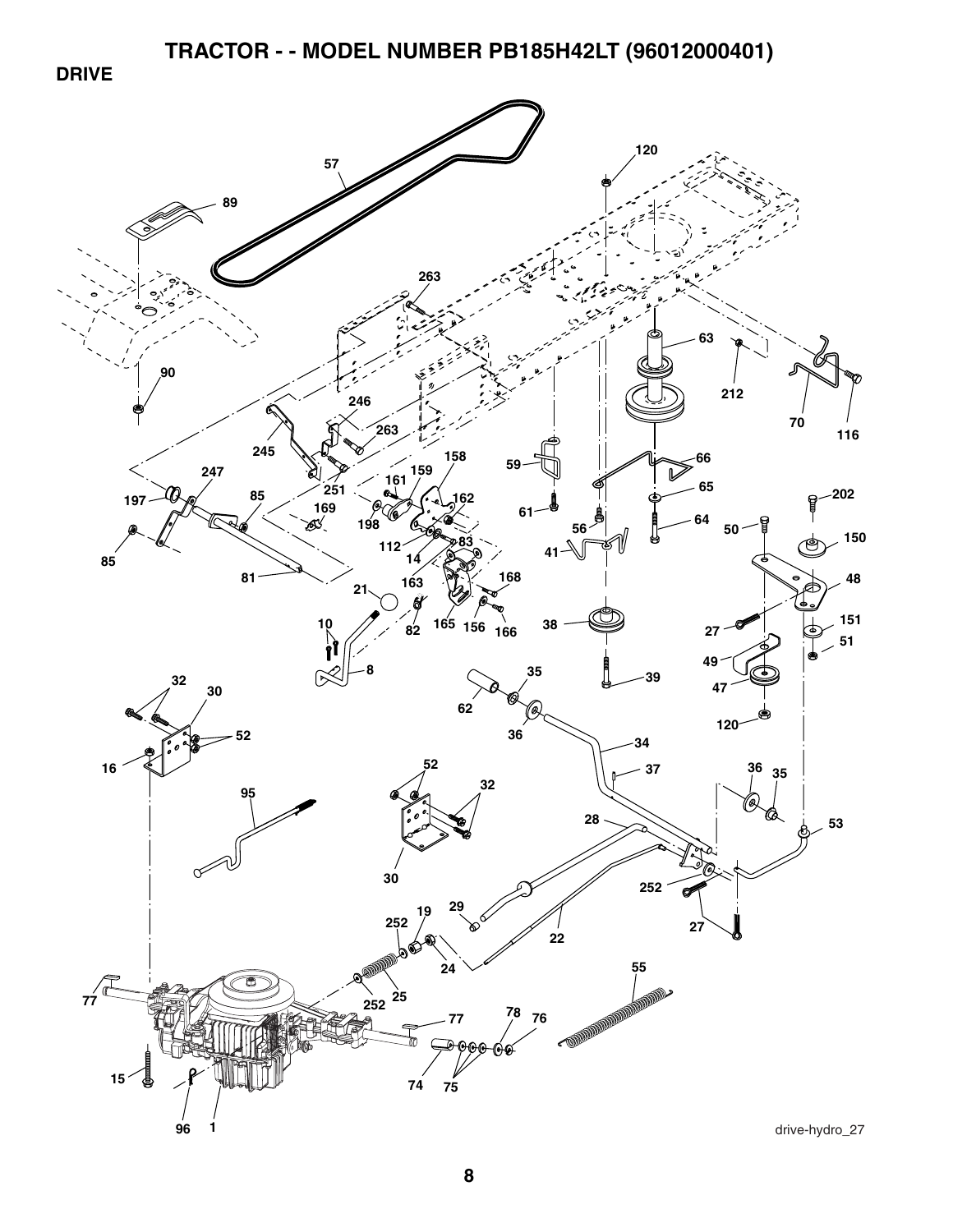#### **DRIVE**

| <b>KEY</b><br>NO. | <b>PART</b><br>NO. | <b>DESCRIPTION</b>                                                            |
|-------------------|--------------------|-------------------------------------------------------------------------------|
| 1                 |                    | Transaxle Peerless LTH 2000<br>(Order Parts From Transaxle Manu-<br>facturer) |
| 8                 | 192706             | <b>Rod Shift</b>                                                              |
| 10                | 76020416           | Pin Cotter 1/8 x 1 CAD                                                        |
| 14                | 10040400           | Washer Lock Hvy Helical                                                       |
| 15                | 74490544           | Bolt, Hex FLGHD 5/16-18 Gr. 5                                                 |
| 16                | 73800500           | Nut Lock Hex W/Ins 5/16-18 unc                                                |
| 19                | 73800600           | Nut Lock Hex W/Wsh 3/8-16 unc                                                 |
| 21                | 140845             | Knob, Round 1/2-13                                                            |
| 22                | 178141             | Rod, Brake Hydro                                                              |
| 24                | 73350600           | Nut                                                                           |
| 25                | 106888X            | Spring, Brake Rod                                                             |
| 27                | 76020412           | Pin Cotter 1/8 x 3/4 CAD.                                                     |
| 28                | 175765             | Rod, Parking Brake                                                            |
| 29                | 71673              | Cap, Parking Brake                                                            |
| 30                | 169592             | Bracket, Transaxle                                                            |
| 32                | 74760512           | Bolt Hex Hd 5/16-18 unc x 3/4                                                 |
| 34                | 175578             | Shaft, Foot Pedal                                                             |
| 35                | 120183X            | Bearing, Nylon                                                                |
| 36<br>37          | 19211616<br>1572H  | Washer<br>Pin, Roll                                                           |
| 38                | 179114             | Pulley, Composite                                                             |
| 39                | 72110622           | Bolt Rdhd 3/8-16 unc x 2-3/4 Gr. 5                                            |
| 41                | 175556             | Keeper, Belt Idler                                                            |
| 47                | 127783             | Pulley, Idler, V-Groove                                                       |
| 48                | 154407             | <b>Bellcrank Clutch Grnd Drv STL</b>                                          |
| 49                | 123205X            | Retainer, Belt                                                                |
| 50                | 72110612           | Bolt Carr Sh 3/8-16 x 1-1/2 Gr. 5                                             |
| 51                | 73680600           | Nut Crownlock 3/8-16 unc                                                      |
| 52                | 73680500           | Nut Crownlock 5/16-18 unc                                                     |
| 53                | 105710X            | Link, Clutch                                                                  |
| 55                | 105709X            | Spring, Return, Clutch                                                        |
| 56                | 17060620           | Screw 3/8-16 x 1-1/4                                                          |
| 57                | 178138             | V-Belt, Ground Drive                                                          |
| 59                | 169691             | Keeper, Center Span                                                           |
| 61                | 17120614           | Screw 3/8-16 x .875                                                           |
| 62                | 8883R              | Cover, Pedal                                                                  |
| 63                | 175410             | Pulley, Engine                                                                |
| 64<br>65          | 173937             | Bolt Hex 7/16-20 x 4 x Gr. 5-1.5 Thr                                          |
| 66                | 10040700<br>154778 | Washer<br>Keeper Belt Engine                                                  |
|                   |                    |                                                                               |

| KEY<br>NO. | PART<br>NO. | <b>DESCRIPTION</b>                |
|------------|-------------|-----------------------------------|
| 70         | 134683      | Guide Belt                        |
| 74         | 137057      | Spacer, Axle                      |
| 75         | 121749X     | Washer 25/32 x 1-1/4 x 16 Ga.     |
| 76         | 12000001    | E-Ring                            |
| 77         | 123583X     | Key, Square                       |
| 78         | 121748X     | Washer 25/32 x 1-5/8 x 16 Ga.     |
| 81         | 178139      | Shaft Asm. Cross Hydro            |
| 82         | 165711      | Spring Torsion T/A                |
| 83         | 19171216    | Washer 17/32 x 3/4 x 16 Ga.       |
| 85         | 150360      | Nut Lock Center 1/4-28            |
| 89         | 192056X428  | Console, Shift                    |
| 90         | 142432      | Screw Hex Wsh Hi-Lo 1/4-1/2 unc   |
| 95         | 178134      | Disconnect Asm. Rod Bypass LTH    |
| 96         | 4497H       | Retainer Spring 1" Zinc/Cad       |
| 112        | 19091210    | Washer 9/32 x 3/4 x 10 Ga.        |
| 116        | 72140608    | Bolt RDHD SQNK 3/8-16 unc x 1     |
| 120        | 73900600    | Nut Lock Flg 3/8-16 unc           |
| 150        | 175456      | <b>Spacer Retainer</b>            |
| 151        | 19133210    | Washer 13/32 x 2 x 10 Ga.         |
| 156        | 166002      | Washer Srrted 5/16 ID x 1.125     |
| 158        | 165589      | <b>Bracket Shift Mount</b>        |
| 159        | 183900      | Hub Shift                         |
| 161        | 72140406    | Bolt Rdhd Sqnk 1/4-20 x 3/4 Gr. 5 |
| 162        | 73680400    | Nut Crownlock 1/4-20 unc          |
| 163        | 74780416    | Bolt Hex Fin 1/4-20 unc x 1 Gr. 5 |
| 165        | 165623      | <b>Bracket Pivot Lever</b>        |
| 166        | 17490510    | Screw 5/16-18 x 5/8               |
| 168        | 165492      | Bolt Shoulder 5/16-18 x .561      |
| 169        | 165580      | <b>Plate Fastening Lt</b>         |
| 197        | 169613      | Nyliner Snap-In 5/8" ID           |
| 198        | 169593      | Washer Nyl 7/8 ID x .105          |
| 202        | 72110614    | Bolt Carr Sh 3/8-16 x 1-3/4 Gr. 5 |
| 212        | 145212      | Nut Hex flange Lock               |
| 245        | 178122      | <b>Strap Torque LH</b>            |
| 246        | 178121      | <b>Strap Torque RH</b>            |
| 247        | 181462      | Link Shift Transaxle              |
| 251        | 17060516    | Screw 5/16-18 x 1                 |
| 252        | 19131616    | Washer 13/32 x 1 x 16 Ga.         |
| 263        | 17000612    | Screw Hex Wsh Thdr 3/8-16 x 3/4   |

**NOTE:** All component dimensions given in U.S. inches 1 inch = 25.4 mm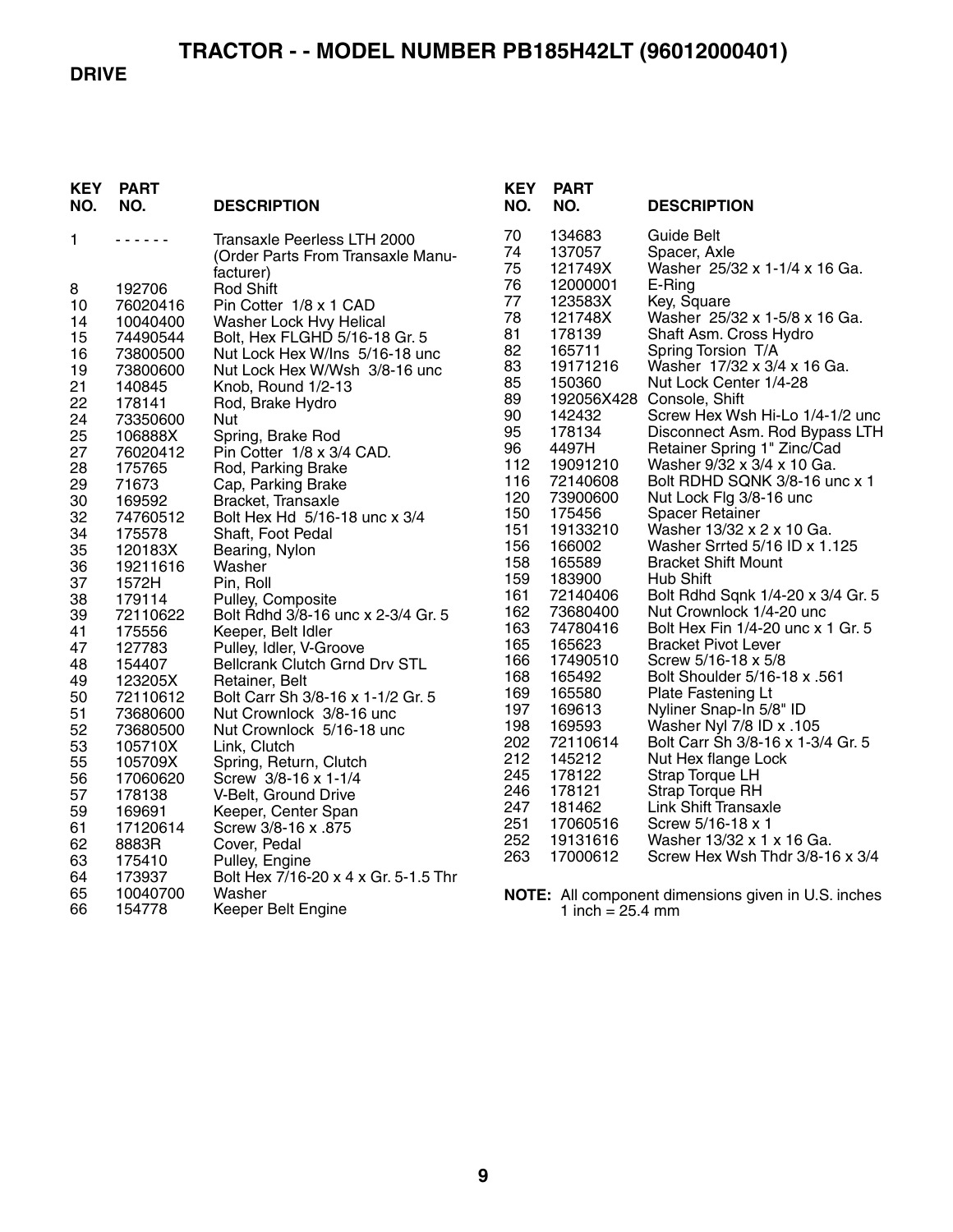# **TRACTOR - - MODEL NUMBER PB185H42LT (96012000401) STEERING ASSEMBLY**

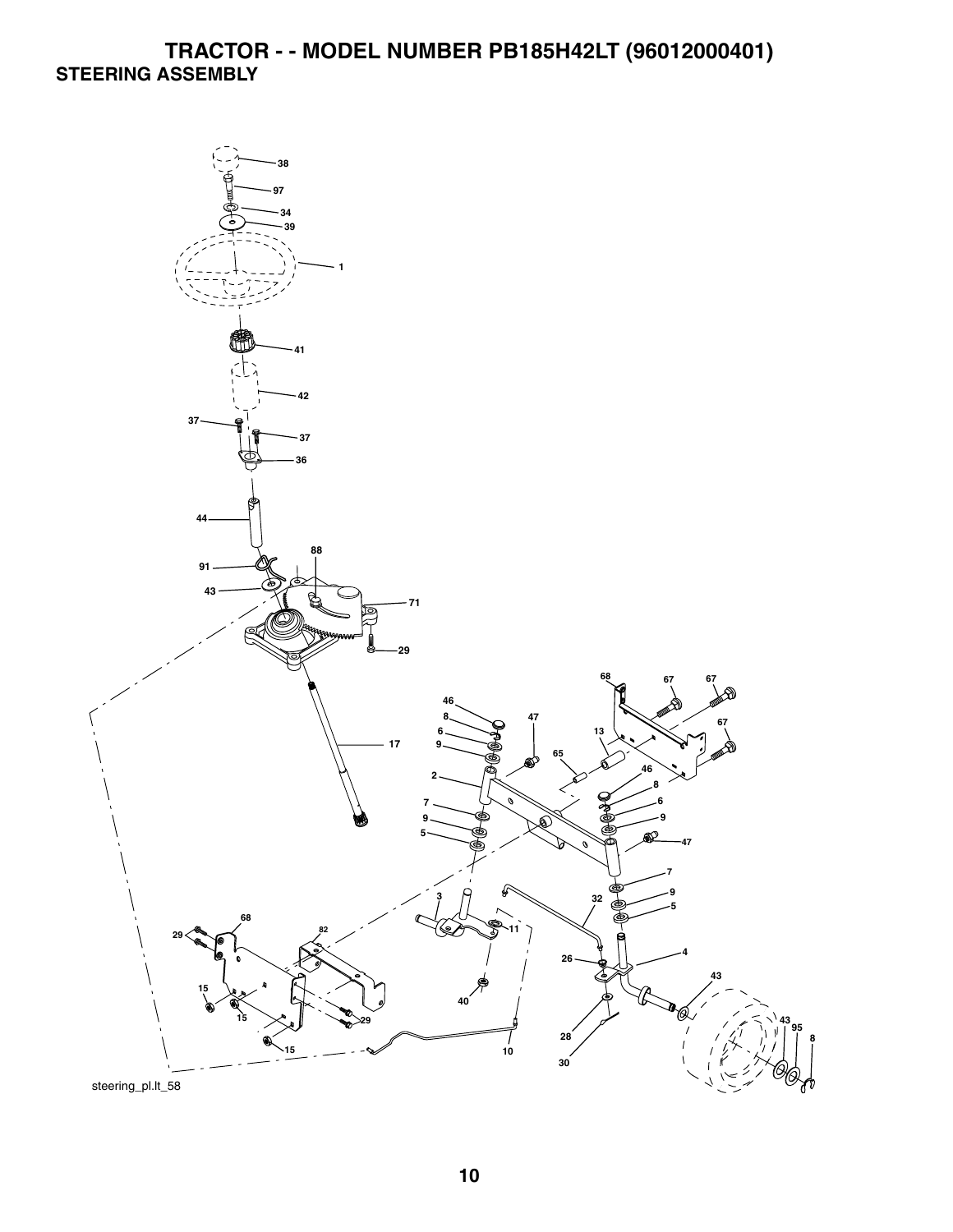**TRACTOR - - MODEL NUMBER PB185H42LT (96012000401) STEERING ASSEMBLY** 

| 1<br>186093X428<br><b>Wheel Steering</b><br>2<br>З<br>175131<br>Axle Asm<br>Spindle Asm LH<br>169840<br>4<br>Spindle Asm RH<br>169839<br>5<br>6266H<br><b>Bearing Race Thrust Harden</b><br>6<br>Washer 25/32 x 1-5/8 x 16 Ga.<br>121748X<br>$\overline{7}$<br>Washer 27/32 x 1-1/4 x 16 Ga.<br>19272016<br>8<br>12000029<br>Ring Klip #t5304-75<br>9<br>3366R<br>Bearing<br>10<br>175121<br>Link Drag<br>11<br>Washer Lock Hvy Hlcl Spr 3/8<br>10040600 |
|----------------------------------------------------------------------------------------------------------------------------------------------------------------------------------------------------------------------------------------------------------------------------------------------------------------------------------------------------------------------------------------------------------------------------------------------------------|
|                                                                                                                                                                                                                                                                                                                                                                                                                                                          |
|                                                                                                                                                                                                                                                                                                                                                                                                                                                          |
|                                                                                                                                                                                                                                                                                                                                                                                                                                                          |
|                                                                                                                                                                                                                                                                                                                                                                                                                                                          |
|                                                                                                                                                                                                                                                                                                                                                                                                                                                          |
|                                                                                                                                                                                                                                                                                                                                                                                                                                                          |
|                                                                                                                                                                                                                                                                                                                                                                                                                                                          |
|                                                                                                                                                                                                                                                                                                                                                                                                                                                          |
|                                                                                                                                                                                                                                                                                                                                                                                                                                                          |
|                                                                                                                                                                                                                                                                                                                                                                                                                                                          |
|                                                                                                                                                                                                                                                                                                                                                                                                                                                          |
| 13<br>Spacer Brg Axle Front<br>136518                                                                                                                                                                                                                                                                                                                                                                                                                    |
| 15<br>Nut Hex Flange Lock<br>145212<br>17                                                                                                                                                                                                                                                                                                                                                                                                                |
| Shaft Asm Steering<br>190753<br>26<br>126847X                                                                                                                                                                                                                                                                                                                                                                                                            |
| <b>Bushing Link Drag</b><br>28<br>Washer 13/32 x 7/8 x 16 Ga.<br>19131416                                                                                                                                                                                                                                                                                                                                                                                |
| 29<br>Screw 3/8-16 x .75<br>17000612                                                                                                                                                                                                                                                                                                                                                                                                                     |
| 30<br>76020412<br>Pin Cotter 1/8 x 3/4                                                                                                                                                                                                                                                                                                                                                                                                                   |
| 32<br>192757<br>Rod Tie                                                                                                                                                                                                                                                                                                                                                                                                                                  |
| 34<br>Washer Lock Hvy Hlcl Spr 5/16<br>10040500                                                                                                                                                                                                                                                                                                                                                                                                          |
| 36<br>155099<br><b>Bushing Strg</b>                                                                                                                                                                                                                                                                                                                                                                                                                      |
| 37<br>152927<br>Screw                                                                                                                                                                                                                                                                                                                                                                                                                                    |
| 38<br>Insert Cap Strg Wh<br>186095X428                                                                                                                                                                                                                                                                                                                                                                                                                   |
| Washer 11/32 ID x 2-3/8 OD 12 Ga.<br>39<br>19113812                                                                                                                                                                                                                                                                                                                                                                                                      |
| 40<br>73540600<br>Crownlock nut                                                                                                                                                                                                                                                                                                                                                                                                                          |
| 41<br><b>Adaptor Wheel Strg</b><br>186737                                                                                                                                                                                                                                                                                                                                                                                                                |
| 42<br>145054X428<br>Boot Steering Dash                                                                                                                                                                                                                                                                                                                                                                                                                   |
| 43<br>Washer 25/32 x 1 1/4 x 16 Ga.<br>121749X                                                                                                                                                                                                                                                                                                                                                                                                           |
| 44<br>190752<br><b>Extension Steering Shaft</b>                                                                                                                                                                                                                                                                                                                                                                                                          |
| 46<br>121232X<br>Cap Spindle Fr Top Blk                                                                                                                                                                                                                                                                                                                                                                                                                  |
| 47<br>183226<br><b>Fitting Grease</b>                                                                                                                                                                                                                                                                                                                                                                                                                    |
| 65<br>160367<br>Spacer Brace Axle                                                                                                                                                                                                                                                                                                                                                                                                                        |
| 67<br>Bolt RDHD SQNK 3/8-16 x 2 1/4<br>72110618                                                                                                                                                                                                                                                                                                                                                                                                          |
| 71<br>175146<br><b>Steering Asm</b>                                                                                                                                                                                                                                                                                                                                                                                                                      |
| 68<br>169827<br>Axle, Brace                                                                                                                                                                                                                                                                                                                                                                                                                              |
| 82<br>169835<br><b>Bracket Susp Chassis Front</b><br>88<br>175118<br>Bolt Shoulder 7/16-20 unc                                                                                                                                                                                                                                                                                                                                                           |
| 91<br>175553<br><b>Clip Steering</b>                                                                                                                                                                                                                                                                                                                                                                                                                     |
| 95<br>Washer Harden .739 x 1.637 x .060<br>188967                                                                                                                                                                                                                                                                                                                                                                                                        |
| Bolt 5/16-18 unc x 4" L Gr. 5<br>97<br>74780564                                                                                                                                                                                                                                                                                                                                                                                                          |

| <b>NOTE:</b> All component dimensions given in U.S. inches |  |  |
|------------------------------------------------------------|--|--|
| 1 inch = $25.4 \text{ mm}$                                 |  |  |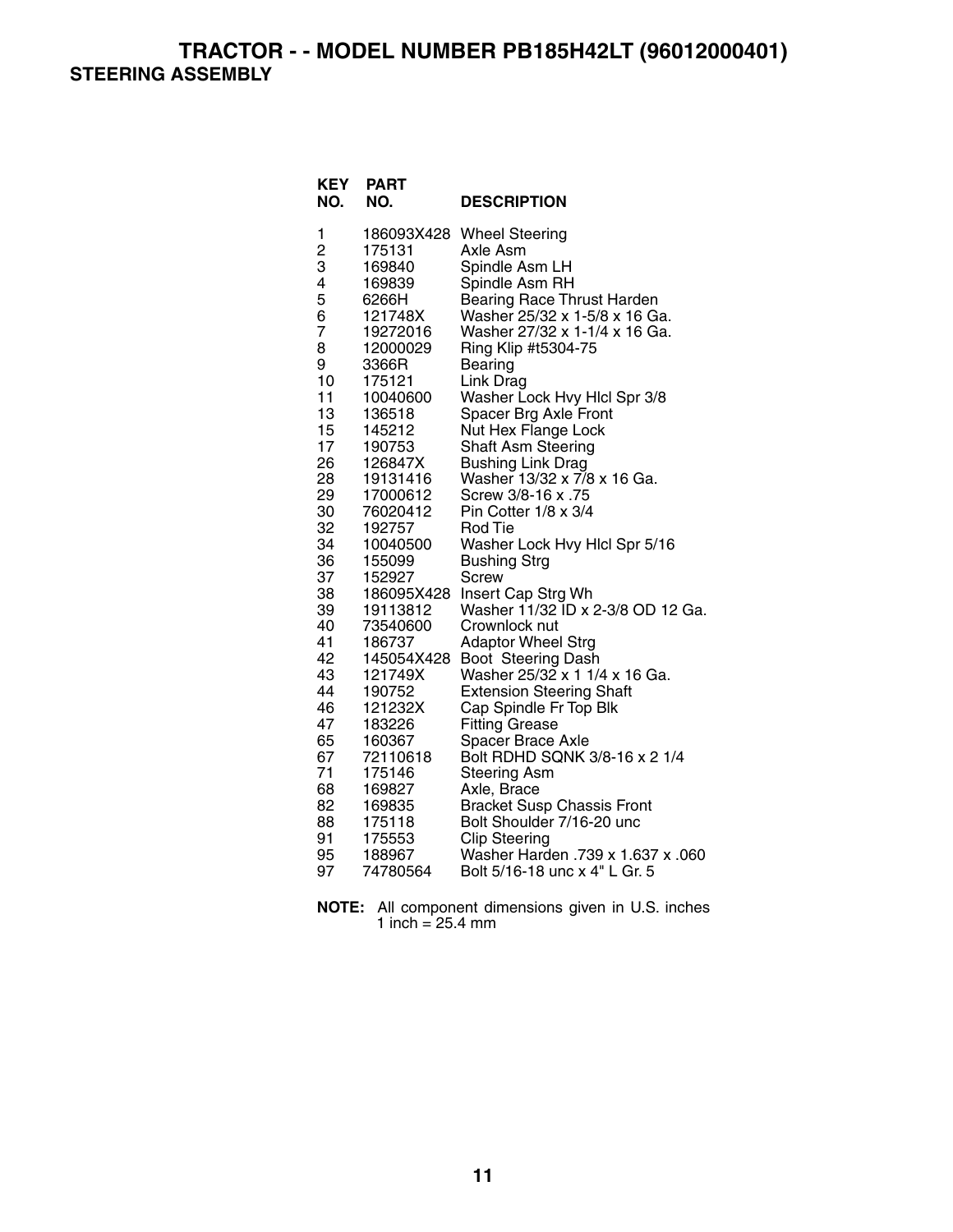**TRACTOR - - MODEL NUMBER PB185H42LT (96012000401) SEAT ASSEMBLY** 

![](_page_11_Figure_1.jpeg)

```
seat_lt.knob_13
```

| 13 | 121248X  | Bushing Snap Blk Nyl 50 ld                          |
|----|----------|-----------------------------------------------------|
| 14 | 72050412 | Bolt Rdhd Sqnk 1/4-20 x 1-1/2                       |
| 15 | 134300   | Spacer Split 28x 88                                 |
| 16 | 121250X  | Spring Cprsn                                        |
| 17 | 123976X  | Nut Lock 1/4 Lge Flg Gr. 5 Zinc                     |
| 21 | 171852   | Bolt Shoulder 5/16-18 unc                           |
| 22 | 73800500 | Nut Hex Lock W/Ins 5/16-18                          |
| 24 | 19171912 | Washer 17/32 x 1-3/16 x 12 Ga.                      |
| 25 | 127018X  | Bolt Shoulder 5/16-18 x 62                          |
|    |          |                                                     |
|    |          | NOTE: All component dimensions given in U.S. inches |
|    |          |                                                     |
|    |          | 1 inch = $25.4$ mm                                  |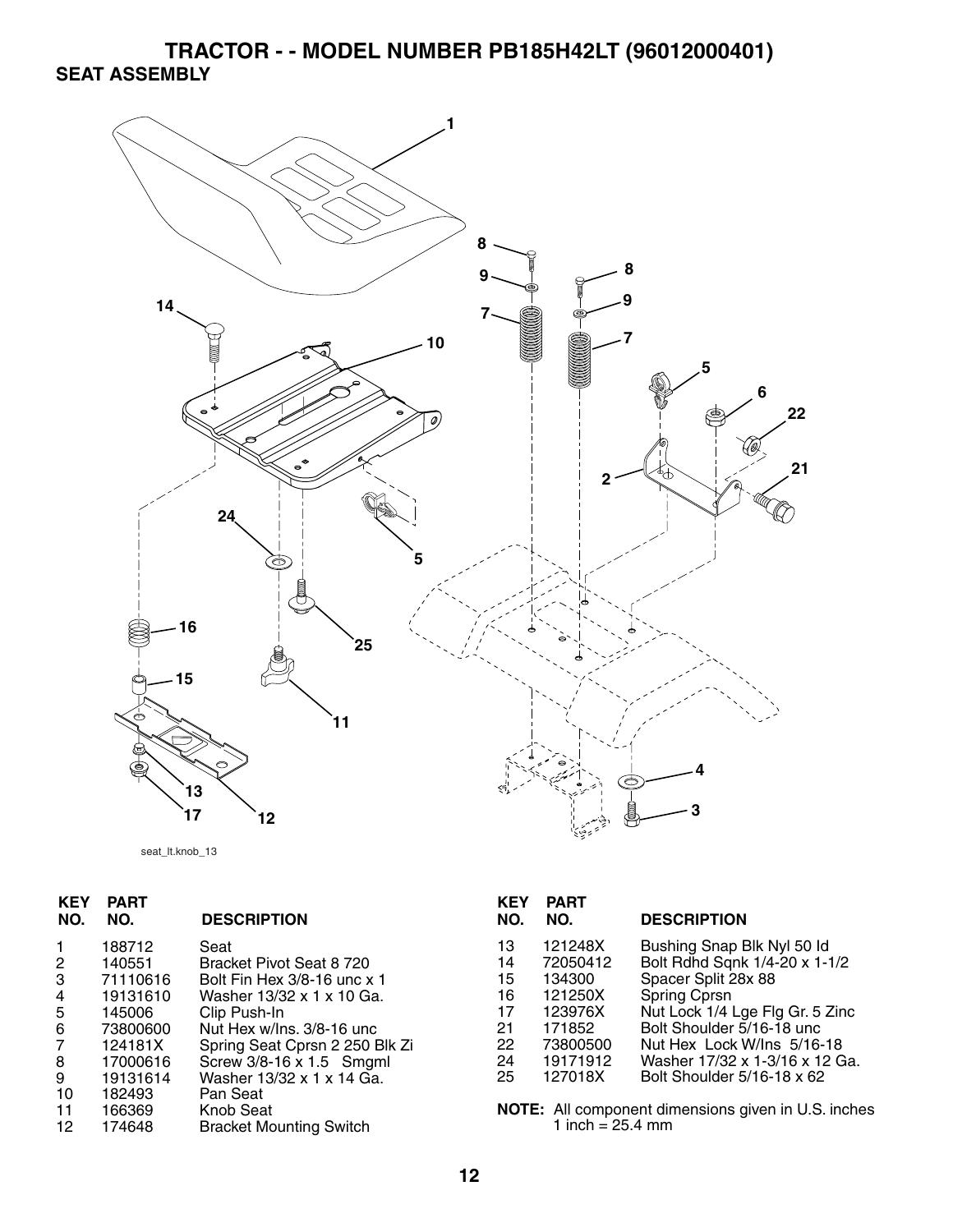#### **ENGINE**

![](_page_12_Figure_2.jpeg)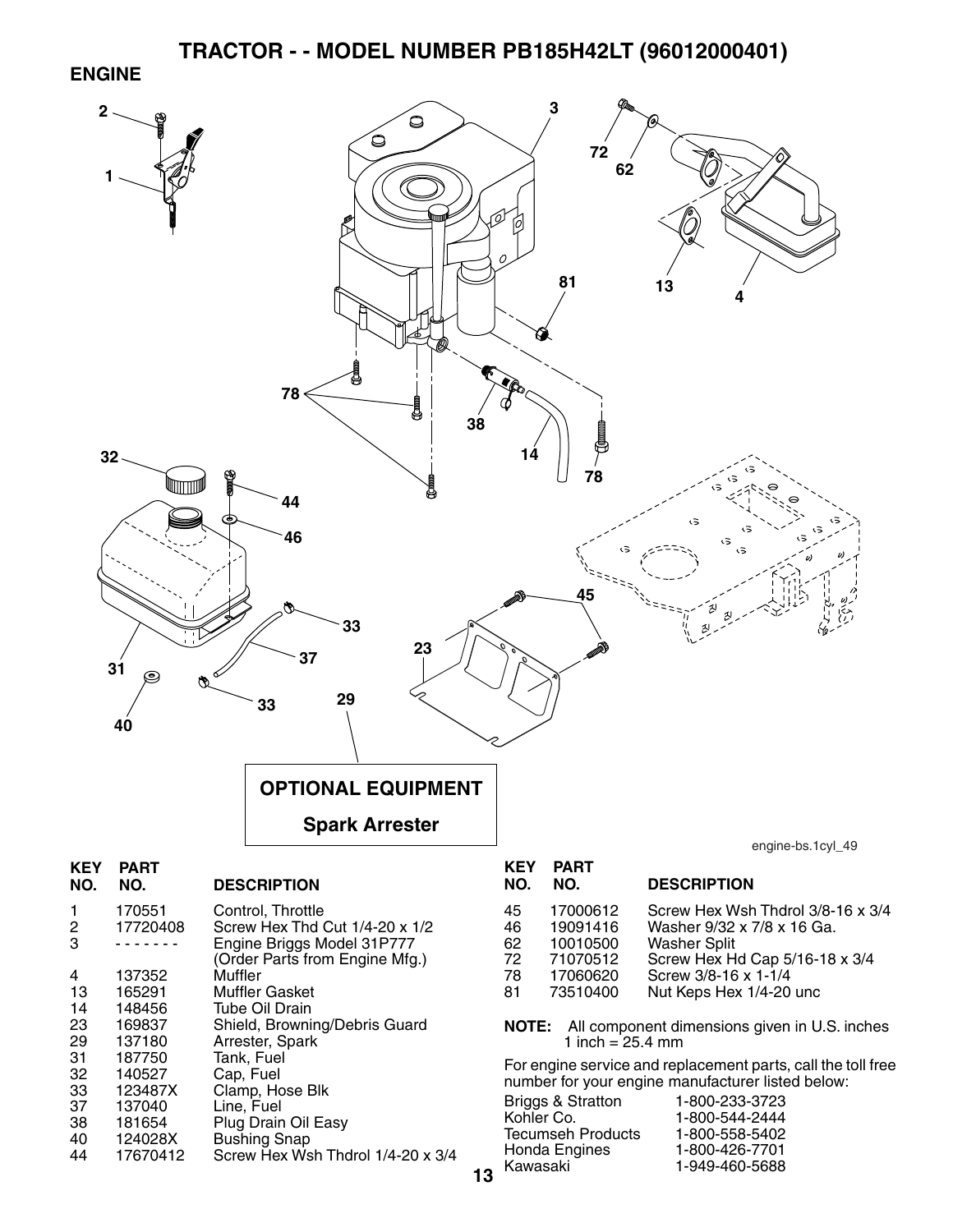**TRACTOR - - MODEL NUMBER PB185H42LT (96012000401) MOWER DECK** 

![](_page_13_Picture_1.jpeg)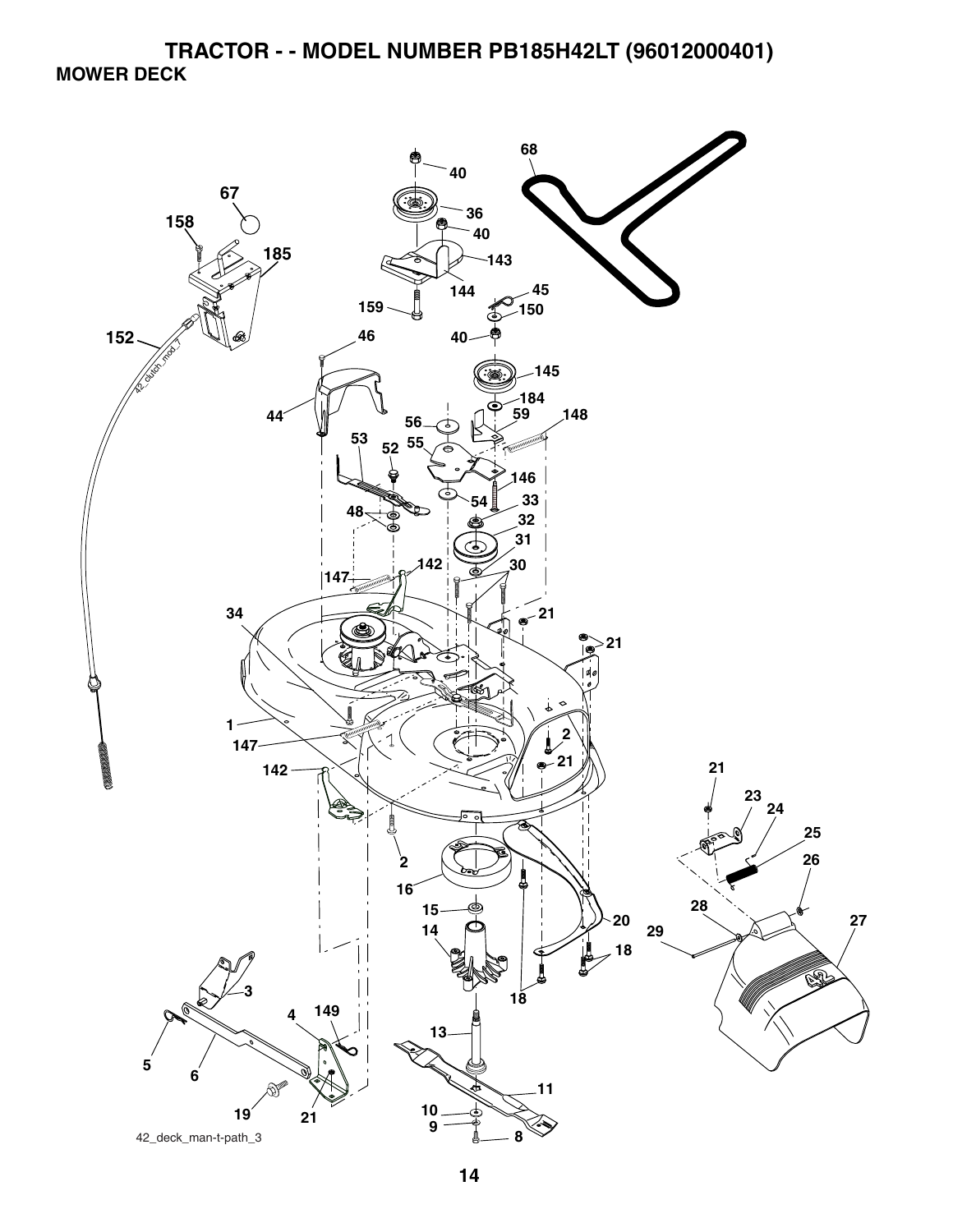# **TRACTOR - - MODEL NUMBER PB185H42LT (96012000401) MOWER DECK**

| <b>KEY</b><br>NO. | <b>PART</b><br>NO. | <b>DESCRIPTION</b>                   | <b>KEY</b><br>NO. | <b>PART</b><br>NO. | <b>DESCRIPTION</b>                                         |
|-------------------|--------------------|--------------------------------------|-------------------|--------------------|------------------------------------------------------------|
| 1                 | 165892             | Mower Deck Assembly, 42"             | 40                | 73900600           | Nut Lock 3/8-16                                            |
| $\sqrt{2}$        | 72140506           | <b>Bolt</b>                          | 44                | 140088             | Guard, Mandrel, LH                                         |
| 3                 | 138017             | Bracket Asm Fr. Sway Bar 3/42        | 45                | 4497H              | Retainer                                                   |
| 4                 | 165460             | Bracket Asm Deck 42" Sway Bar        | 46                | 137729             | Screw, Thdrol 1/4-20 x 5/8 T                               |
| 5                 | 4939M              | <b>Retainer Spring</b>               | 48                | 133944             | Washer, Hardened                                           |
| 6                 | 178024             | <b>Bar Sway Deck</b>                 | 52                | 139888             | Bolt, Shoulder 5/16-18 unc                                 |
| $\,8\,$           | 850857             | Bolt 3/8-24 x 1.25 Gr. 8 patched     | 53                | 184907             | Arm Assembly, Pad, Brake                                   |
| 9                 | 10030600           | Washer, Lock                         | 54                | 178515             | Washer, Hardened                                           |
| 10                | 140296             | Washer, Hardened                     | 55                | 155046             | Arm, Idler                                                 |
|                   |                    | (The following Blades are available) | 56                | 165723             | Spacer, Retainer                                           |
| 11                | 138971             | Blade Mower 42" Hi-Lift              | 59                | 141043             | <b>Guard TUV Idler</b>                                     |
|                   |                    | (for bagging and discharging)        | 67                | 171598             | Knob Round                                                 |
| - -               | 134149             | Blade, Mulching 42" Std              | 68                | 144959             | V-Belt, 42" Mower                                          |
|                   |                    | (for mulching mowers only)           | 142               | 165890             | Arm Spring Brake Mower                                     |
| $ -$              | 139775             | Blade Mulching 42" Premium           | 143               | 157109             | Bracket Arm Idler 42"                                      |
|                   |                    | (For better wear when mulching)      | 144               | 158634             | Keeper Belt 42" Clutch Cable                               |
| 13                | 137645             | Shaft Assembly, Mandrel, Vented      | 145               | 165888             | <b>Pulley Idler Flat</b>                                   |
| 14                | 128774             | Housing, Mandrel, Vented             | 146               | 171977             | <b>Bolt Carriage Idler</b>                                 |
| 15                | 110485X            | Bearing, Ball, Mandrel               | 147               | 131335             | <b>Spring Extension</b>                                    |
| 16                | 174493             | Stripper, Mandrel Deck               | 148               | 169022             | Spring Return Idler                                        |
| 18                | 72140505           | Bolt, Carriage 5/16-18 x 5/8         | 149               | 165898             | <b>Retainer Spring Yellow</b>                              |
| 19                | 132827             | Bolt, Shoulder                       | 150               | 19091210           | Washer 9/32 x 3/4 x 10 Ga.                                 |
| 20                | 159770             | Baffle, Vortex                       | 152               | 169676             | Clutch Cable 42"                                           |
| 21                | 73680500           | Nut                                  | 158               | 17720408           | Screw Hex Thd Cut 1/4-20 x 1/2                             |
| 23                | 177563             | Bracket, Deflector Mower 42"         | 159               | 72140614           | Bolt Rdhd Sqn 3/8-16 unc x 1-3/4                           |
| 24                | 105304X            | Cap, Sleeve 80 x 112 Blk Mower       | 184               | 19131410           | Washer 13/32 x 7/8 x 10 Ga.                                |
| 25                | 123713X            | Spring, Torsion, Deflector 2 52      | 185               | 188234             | Head Asm Cable Clutch                                      |
| 26                | 110452X            | Nut, Push Phos & Oil                 | - -               | 130794             | Mandrel Assembly (Includes Hous-                           |
| 27                |                    | 130968X428 Shield, Deflector 42" Blk |                   |                    | ing Shaft and Shaft Hardware Only                          |
| 28                | 19111016           | Washer 11/32 x 5/8 x 16 Ga.          |                   |                    | - Pulley Not Included)                                     |
| 29                | 131491             | Rod, Hinge 42" 6 75 W/G              | $\sim$ $\sim$     | 171639             | Replacement Mower, Complete                                |
| 30                | 173984             | <b>Screw Thdrol</b>                  |                   |                    |                                                            |
| 31                | 187690             | Washer, Spacer Mower Vented          |                   |                    |                                                            |
| 32                | 153535             | Pulley, Mandrel                      |                   |                    |                                                            |
| 33                | 178342             | Nut, Toplock                         |                   |                    |                                                            |
| 34                | 72110612           | Bolt Carr SH 3/8-16 x 1-1/2 Gr.5     |                   |                    | <b>NOTE:</b> All component dimensions given in U.S. inches |

36 131494 Pulley, Idler, Flat

1 inch = 25.4 mm